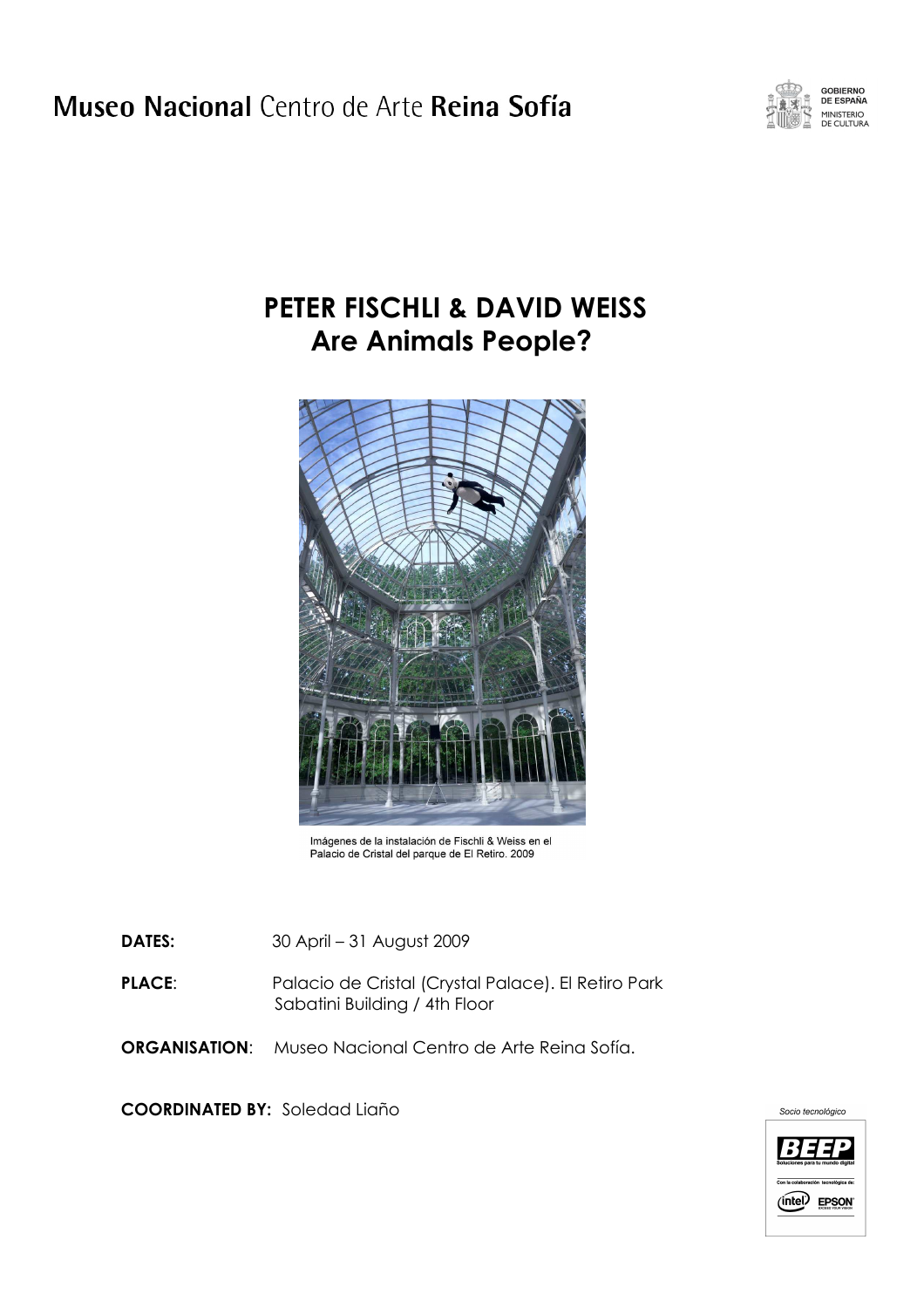## Museo Nacional Centro de Arte Reina Sofía



Are Animals People?, the exhibition by Peter Fischli (Zürich, 1952) and David Weiss (Zürich, 1946) organised by Museo Nacional Centro de Arte Reina Sofía, focuses on a selection of works featuring Bear and Rat. Iconic avatars from some of their earliest works, this duo has made a comeback in recent works.

Played by the artists themselves, Bear and Rat stand in as projections of their roles in their own artistic practice. Through this distancing device, Fischli/Weiss ironically manifest an idea of art as an alternative system of knowledge that creates manifold ties between reality and fiction; these roles also embody the conversational style undergirding their collaborative work. The exhibition at the museum's main facility comprises films from this ongoing saga, and related works. Functioning like a kind of museum devoted to Bear and Rat, it is presided over by vitrines containing the costumes used to play the characters. The Palacio de Cristal, the museum's site in the Retiro Park, contains their latest work based on the two animals. The presentation of this series offers an excellent chance to acquaint ourselves with the artists' creative universe.

Peter Fischli and David Weiss have been working together since 1979. Their earliest collaboration, executed immediately prior to the first film featuring Bear and Rat, consisted of a series of photos, their Wurstserie (Sausage series), portraying everyday scenes made from sausages and other ordinary objects. Using everyday materials to counter the solemnity and weight of traditional art genres it proposed an "amateurish" aesthetic closer to children's handcrafts, and so brought into play many different aspects that would prove central to their later work.

In their sculptures, installations, photographs and films, Fischli/Weiss couple an exploration of their immediate surrounding environment with a signature deadpan wit, in order to generate far-reaching reflections, which uncover the pettiness subsumed in

theoretically sublime concerns. In this fashion, they implement a systematic dehierarchisation that posits new subjective orders and classifications in what surrounds us. In their films, the artists acknowledge certain similarities with educational cinema, yet, by contrast, their works offer no explanations. In fact, far from

analyzing, they show their contents with a laconic directness. They also frequently put the spectator in an uncomfortable predicament, sometimes by dint of the disproportionate quantity of stimuli included and other times because of the ambiguous or striking character of what is shown.